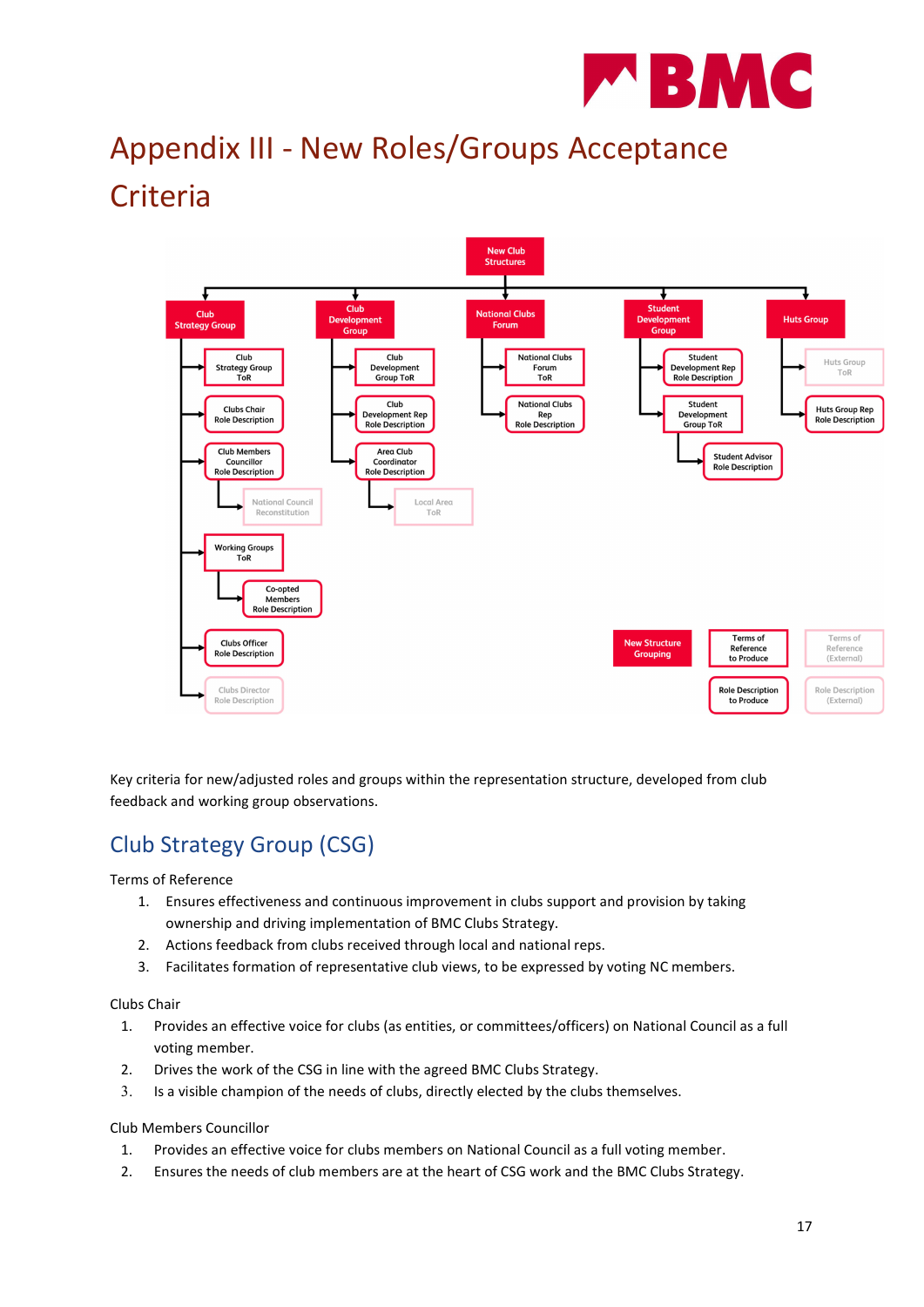

3. Is a visible champion of club members needs, directly elected by club members as a constituency councillor.

#### Clubs Officer

- 1. TBA
- 2. TBA

Clubs Director

- 1. TBA
- 2. TBA

Huts Group Rep

- 1. Provides an effective voice for club huts on the Club Strategy Group
- 2. Ensures the needs and issues faced by running club huts is understood and considered at the CSG and within the BMC Clubs Strategy.
- 3. Provides a link between the CSG and the Huts Group.

#### Ad-Hoc Working Groups

- 1. Convened by CSG to complete specific projects needed to achieve strategic objectives.
- 2. Work remotely to minimise cost/volunteer time, only for as long as required to complete project.
- 3. Led by Clubs Strategy Group member, other members recruited from club members/volunteers as required.

#### Co-opted Members on Ad-hoc Working Groups

1. Co-opted from club members/volunteers based on skills required.

## Area Club Development Group

#### Terms of Reference

- 1. Allows effective sharing of best practice between Area Club Coordinators.
- 2. Accommodates escalation of club ideas/feedback to CSG for action.
- 3. Facilitates efficient and timely gathering of representative club views.

#### Area Club Development Rep

- 1. Collates club ideas/feedback/views/opinions to shape work of CSG.
- 2. Facilitates coordination of Area work in line with BMC Clubs Strategy.

#### Area Club Coordinators

- 1. Proactive and visible in building relationships with clubs in their area and canvassing views.
- 2. Facilitate interaction and cooperation between local clubs.
- 3. Point of contact for club issues and club development questions.
- 4. Feeds information on club needs and views into Area Club Development Rep.

### National Clubs Forum

Terms of Reference

- 1. Facilitates discussion of policy or strategic issues by representatives of national clubs.
- 2. Accommodates escalation of club ideas/feedback for action by CSG.